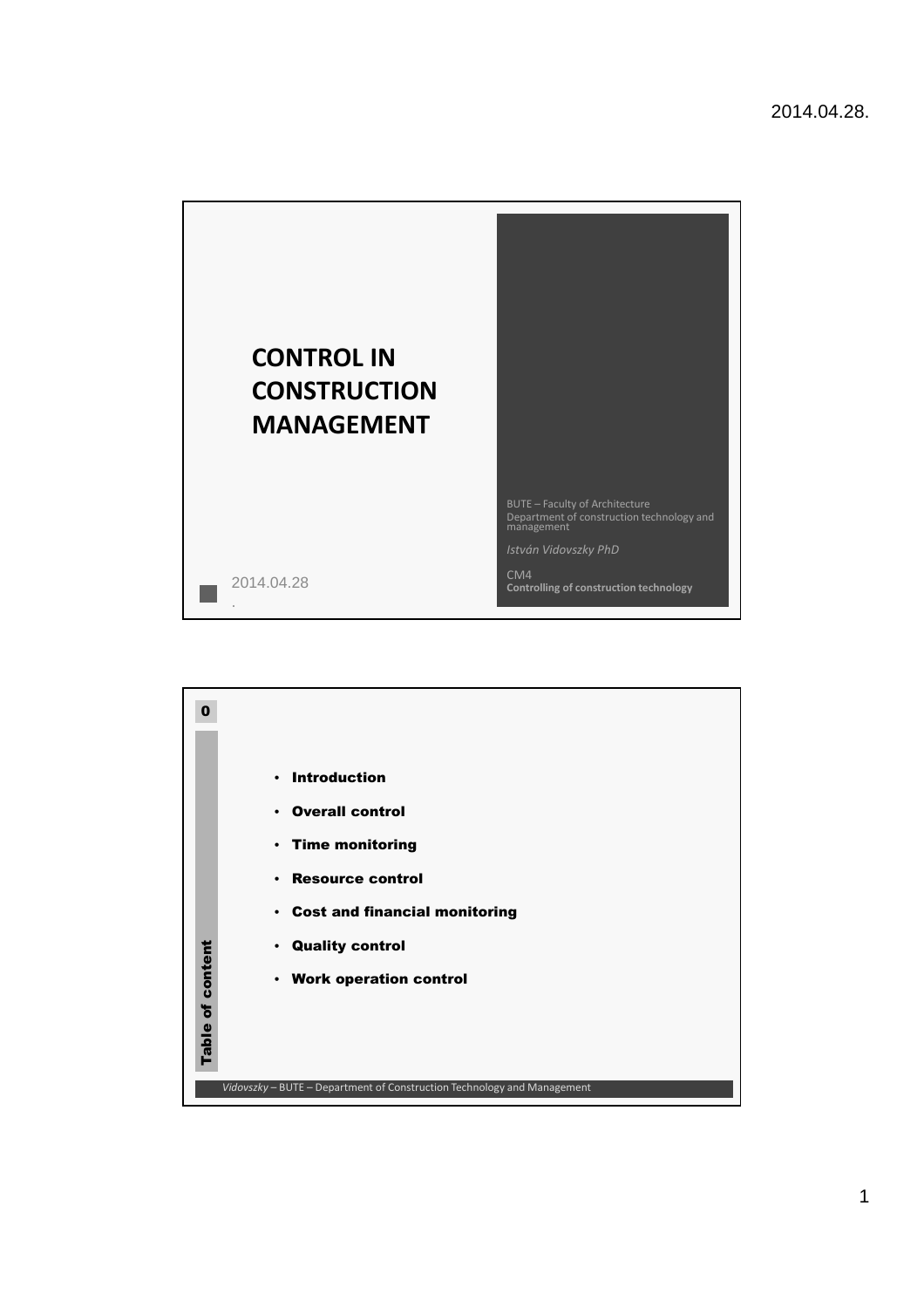

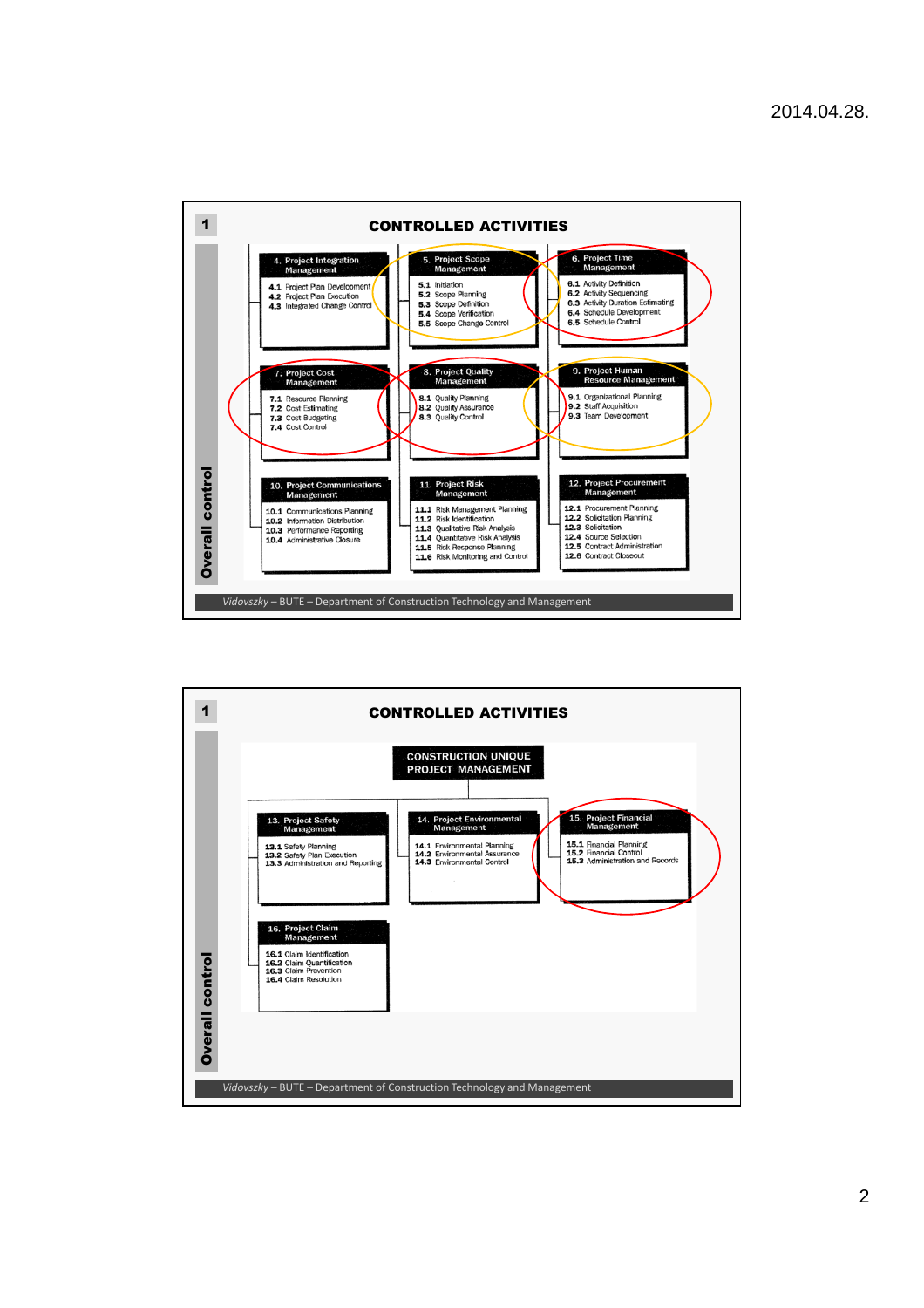

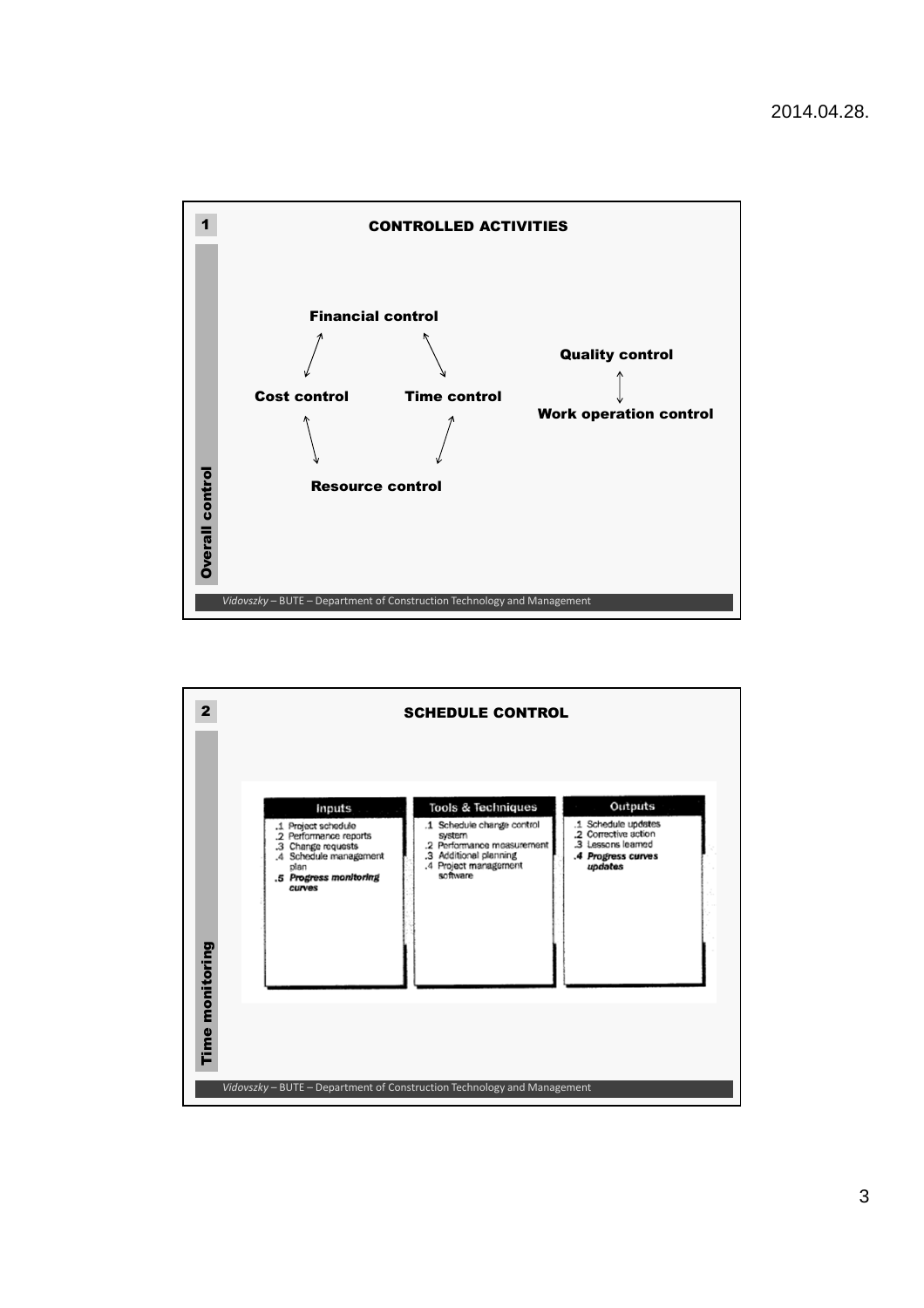

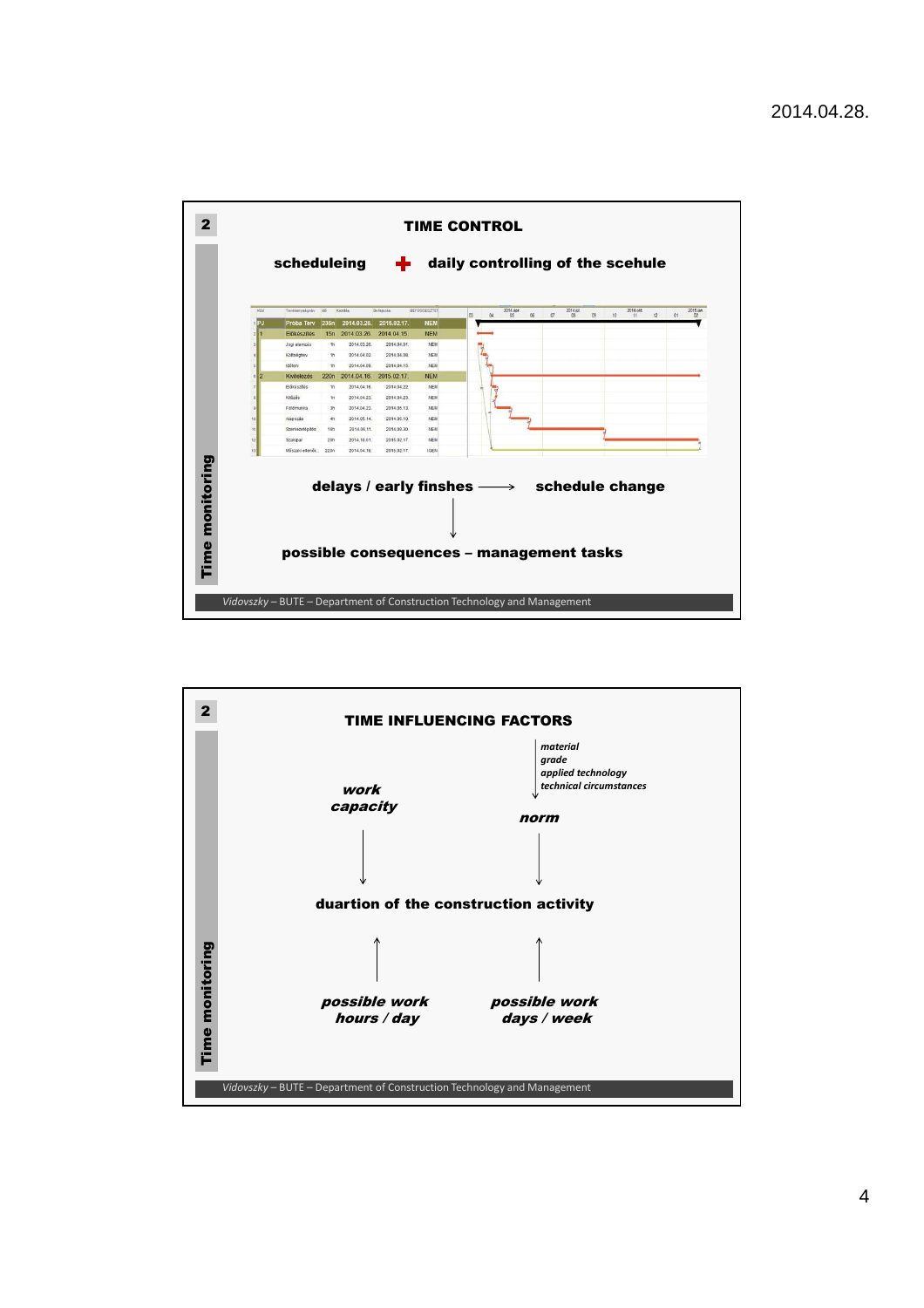



5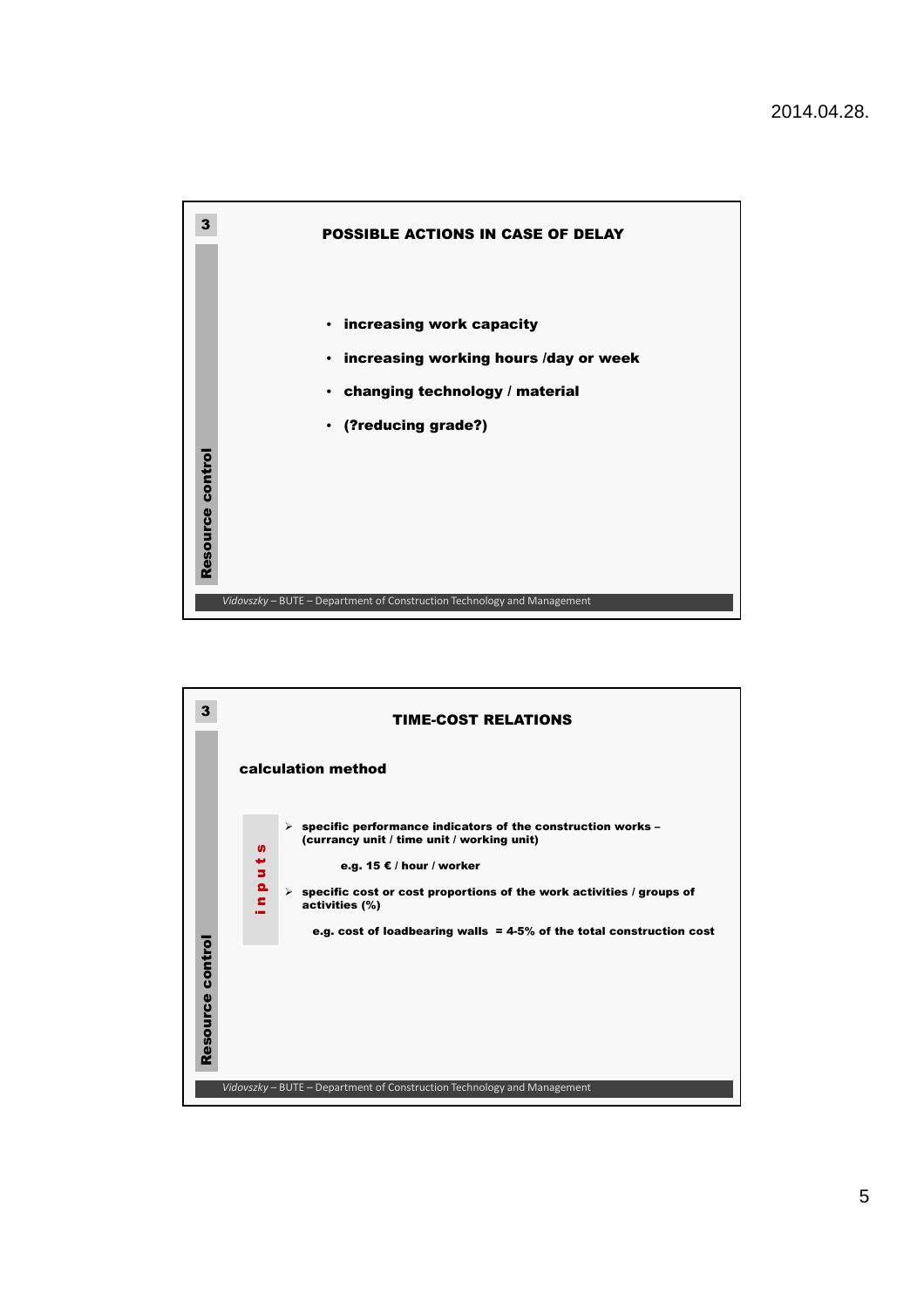| <b>TIME-COST RELATIONS</b> |                                                                         | 3                   |
|----------------------------|-------------------------------------------------------------------------|---------------------|
|                            | <b>Examples</b> – specific performance indicators                       |                     |
| specific indicator         | groups of activities                                                    |                     |
| 180-210 € /day/ worker     | bricklayer work                                                         |                     |
| 400-480 € /day/ worker     | motorized work                                                          |                     |
| 220-280 € /day/ worker     | wall and floor tiling                                                   |                     |
| 300-360 € /day/ worker     | metal sheet worker                                                      |                     |
| 280-320 € /day/ worker     | Painter works                                                           |                     |
| 360-440 € /day/ worker     | building installation                                                   |                     |
| 400-480 € /day/ worker     | assembly works                                                          |                     |
| 200-240 € /day/ worker     | other                                                                   |                     |
|                            |                                                                         |                     |
|                            |                                                                         |                     |
|                            | Vidovszky - BUTE - Department of Construction Technology and Management | control<br>Resource |

| 3                |                                                                         | <b>TIME-COST RELATIONS</b>          |
|------------------|-------------------------------------------------------------------------|-------------------------------------|
|                  | <b>Examples</b> – specific cost proportions of the work activities      |                                     |
|                  | groups of activities                                                    | approx. % of total construcion cost |
|                  | earthwork                                                               | $3 - 5%$                            |
|                  | foundation                                                              | 8-10%                               |
|                  | loadbearing walls                                                       | 10-14%                              |
|                  | partition walls                                                         | 10-12%                              |
|                  | slabs                                                                   | 12-15%                              |
|                  | roof structure and surface                                              | 14-16%                              |
| Resource control | built-in furniture                                                      | $5 - 8%$                            |
|                  | building installation                                                   | 18-21%                              |
|                  | extranal establishments                                                 | $6 - 10%$                           |
|                  | Vidovszky - BUTE - Department of Construction Technology and Management |                                     |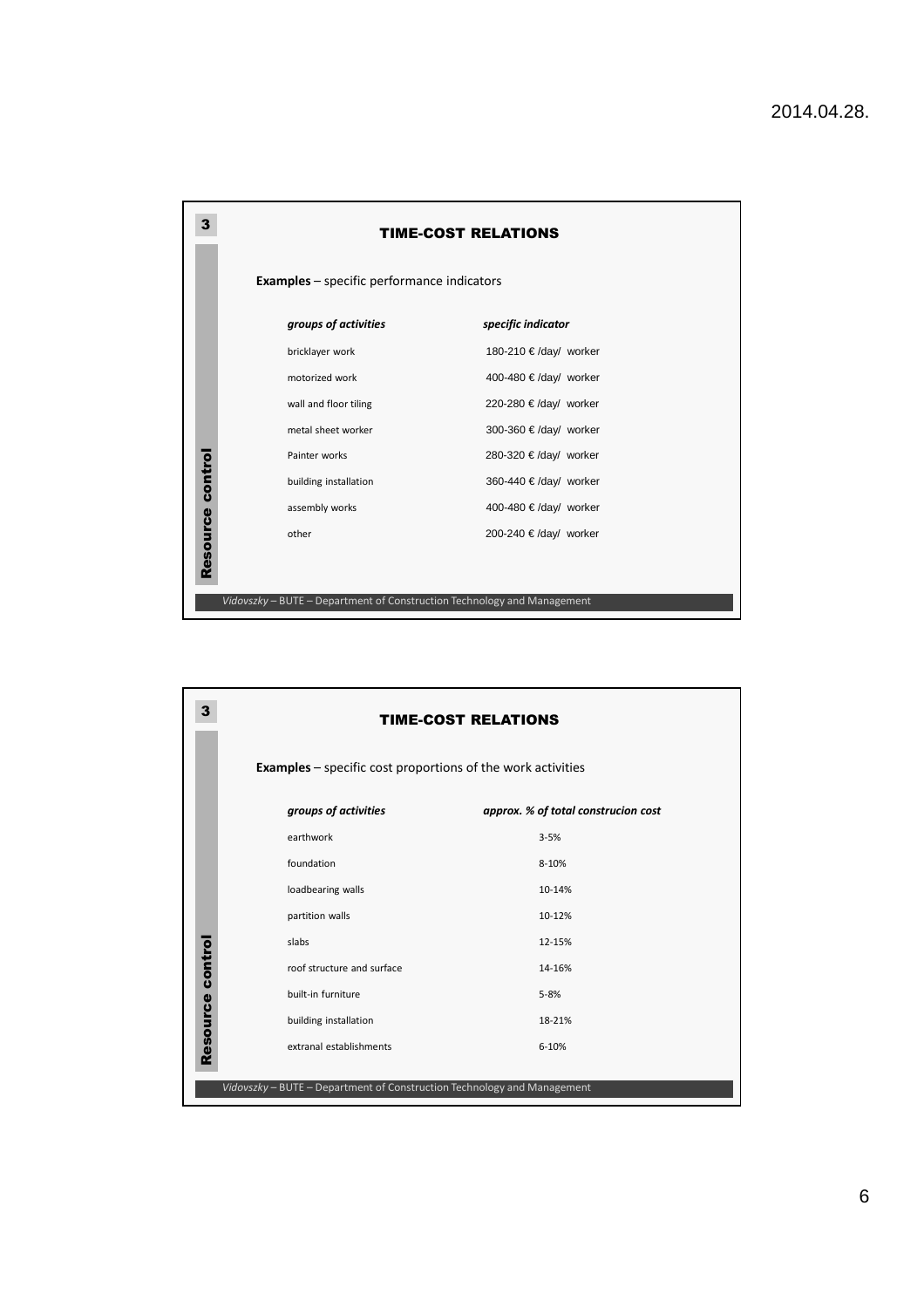

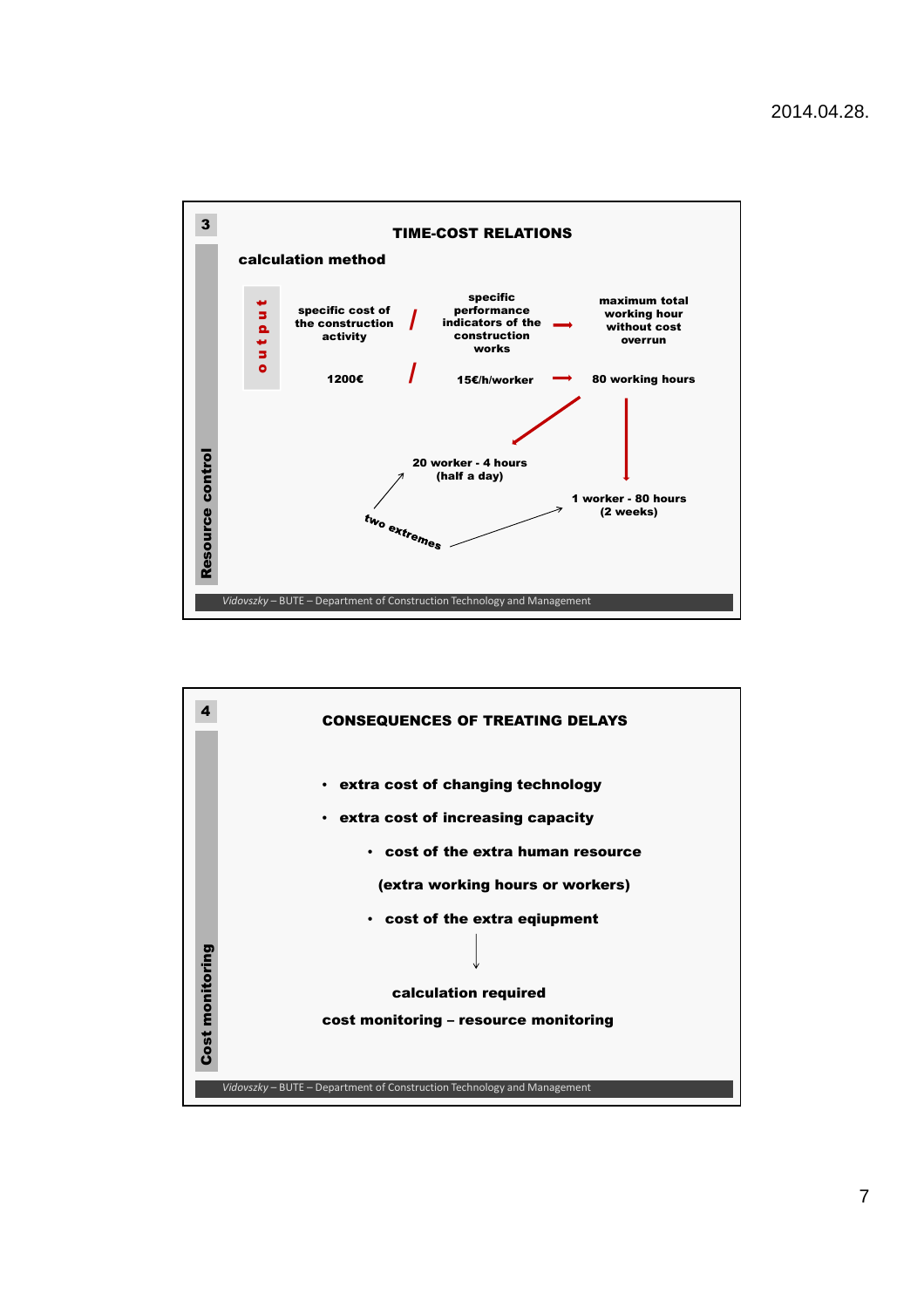

|            |                                      |                    | <b>Recorded Costs</b>     | Open                          | Cumulative             | <b>Continued Below</b> |                        |
|------------|--------------------------------------|--------------------|---------------------------|-------------------------------|------------------------|------------------------|------------------------|
|            |                                      |                    |                           | <b>Commitments</b>            | Total                  |                        |                        |
| Acct.      | <b>Description</b>                   | Period             | <b>Cumulative to date</b> |                               |                        |                        |                        |
| 201        | Concrete work                        | 10,500             | 210,500                   | 6,500                         | 217,000                |                        |                        |
| 301<br>401 | Mechanical contract<br>Electrical    | 300,000<br>110,000 | 5,400,000<br>2,300,000    | 80,000<br>120,000             | 5,480,000<br>2,420,000 |                        |                        |
|            |                                      | <b>Estimate to</b> |                           | <b>Estimate at Completion</b> |                        |                        | Over                   |
|            |                                      | Complete           |                           |                               |                        |                        | (under)                |
| Acct.      | <b>Description</b>                   |                    | Current                   | <b>Previous</b>               | Incr.(Decr.)<br>18.000 | <b>Budget</b>          | <b>Budget</b><br>8,000 |
| 201<br>301 | Concrete work<br>Mechanical contract | 51,000<br>120,000  | 268,000<br>5,600,000      | 250,000<br>5,600,000          | $\Omega$               | 260,000<br>5,600,000   | o                      |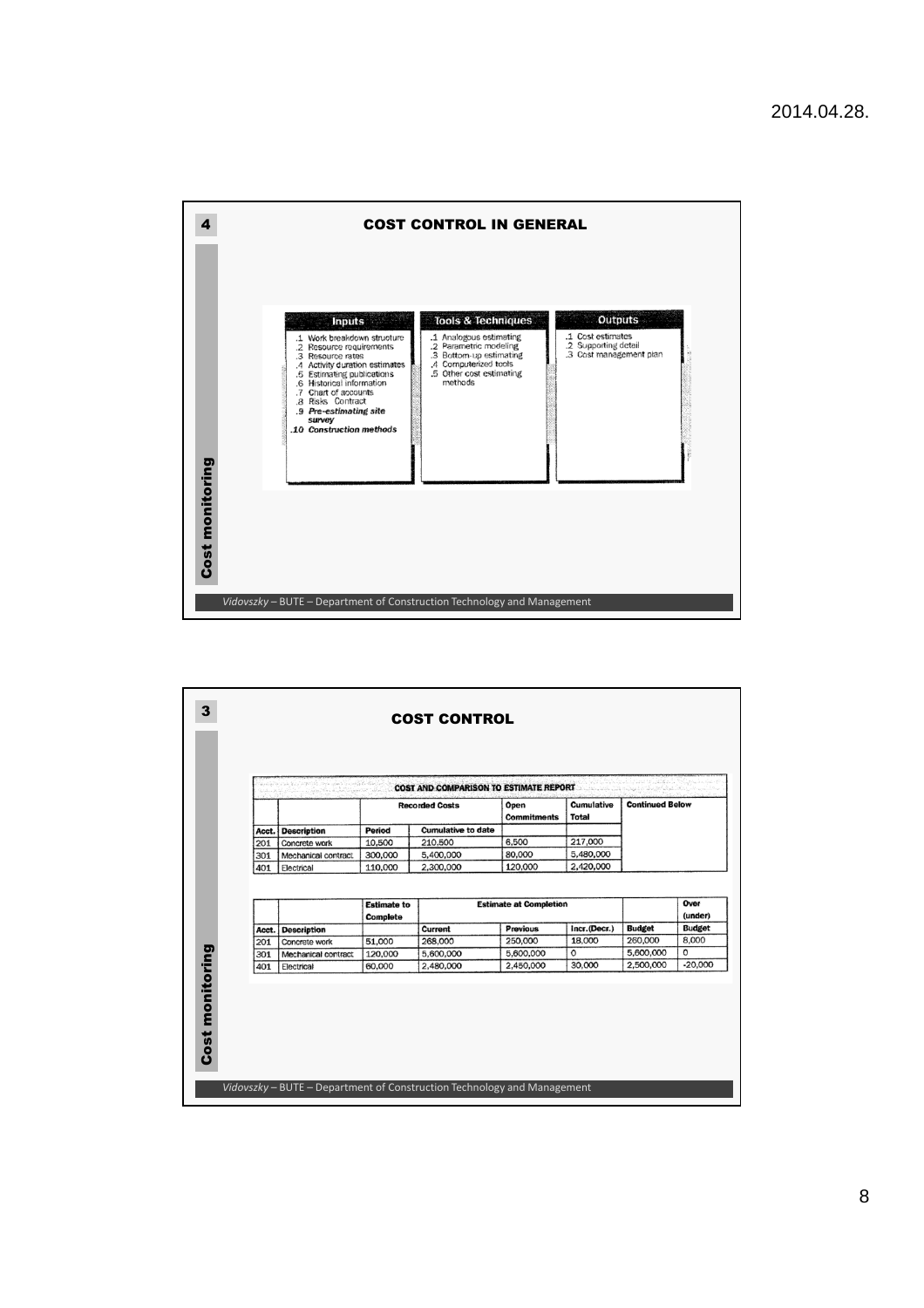

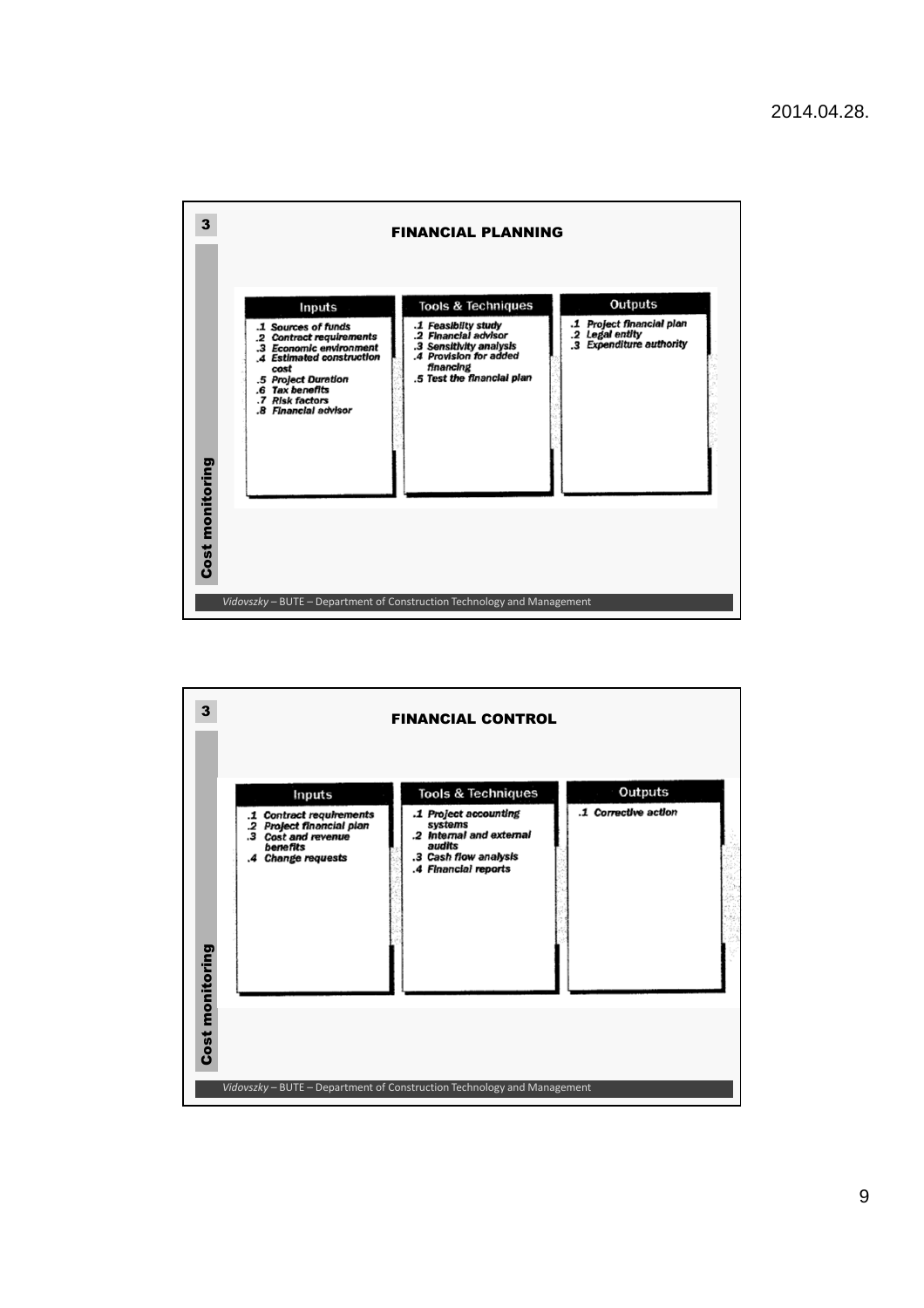

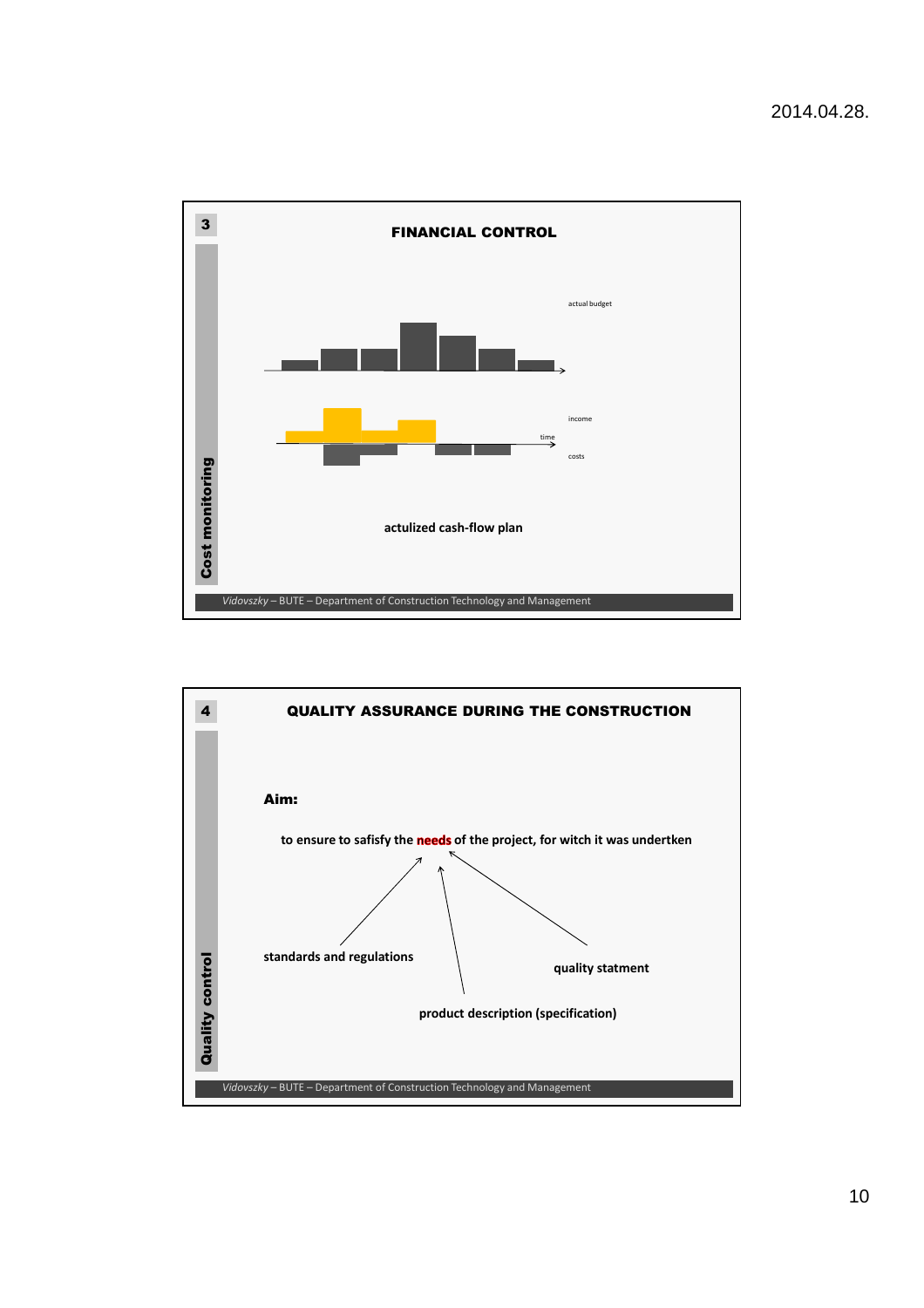

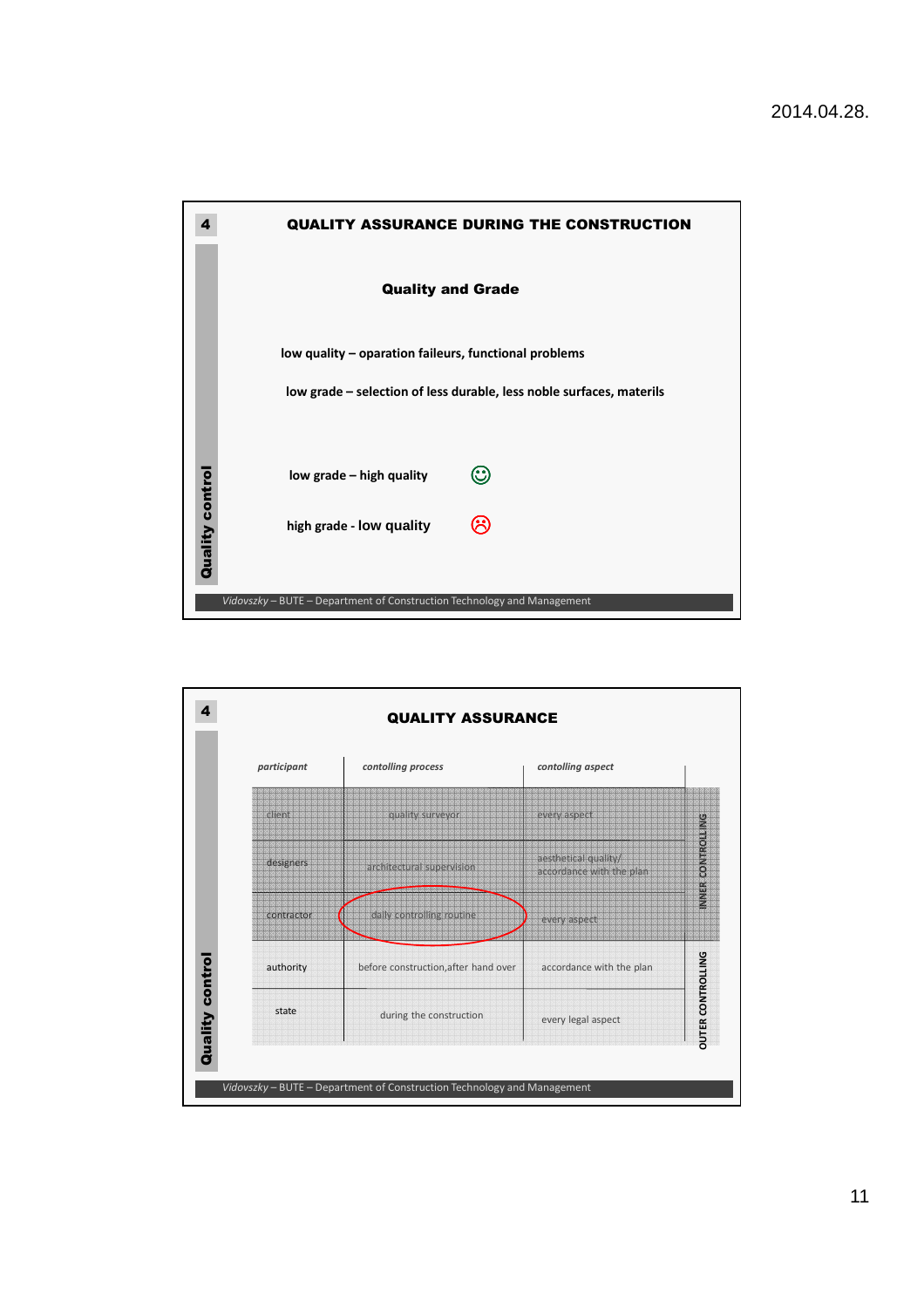

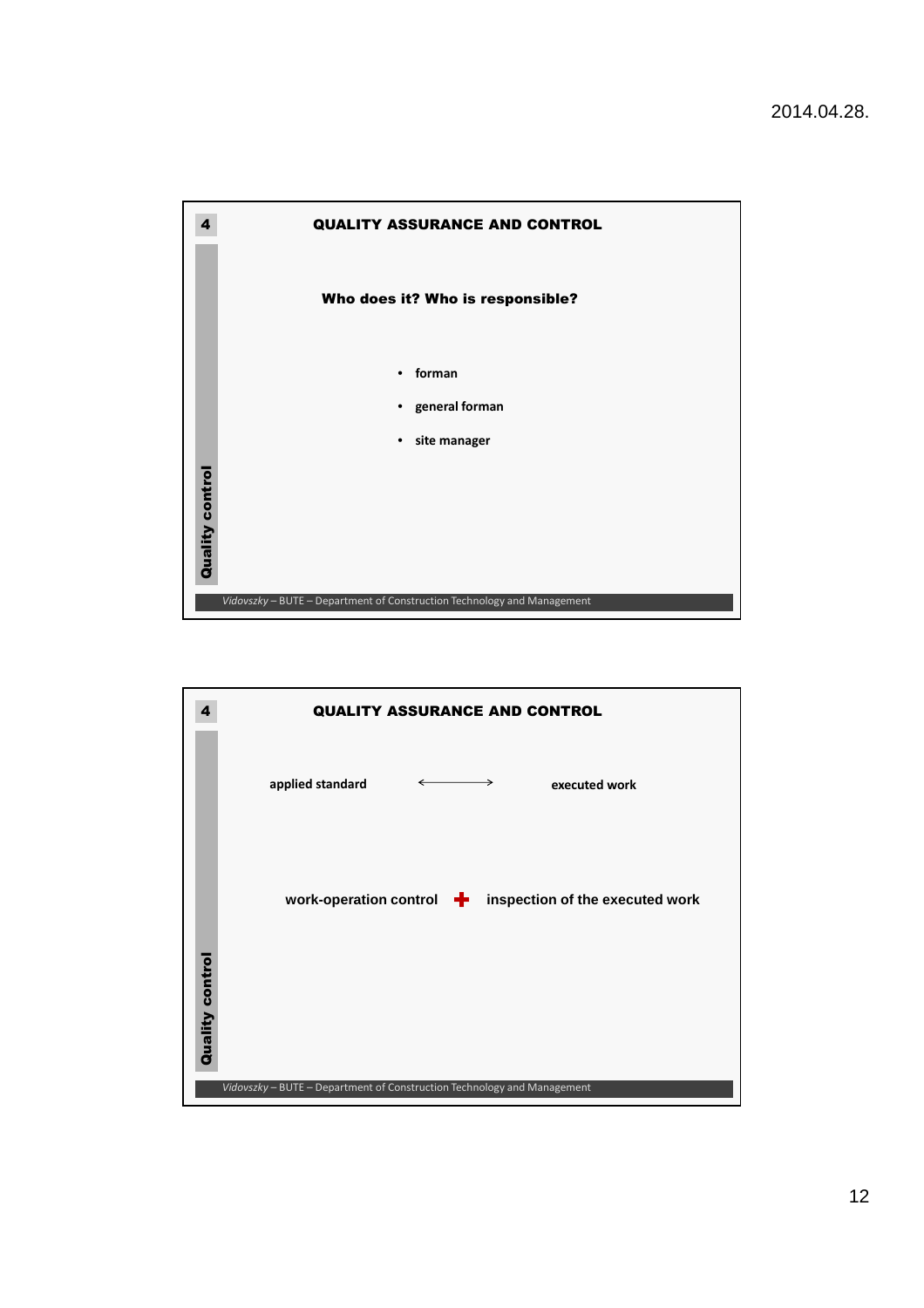

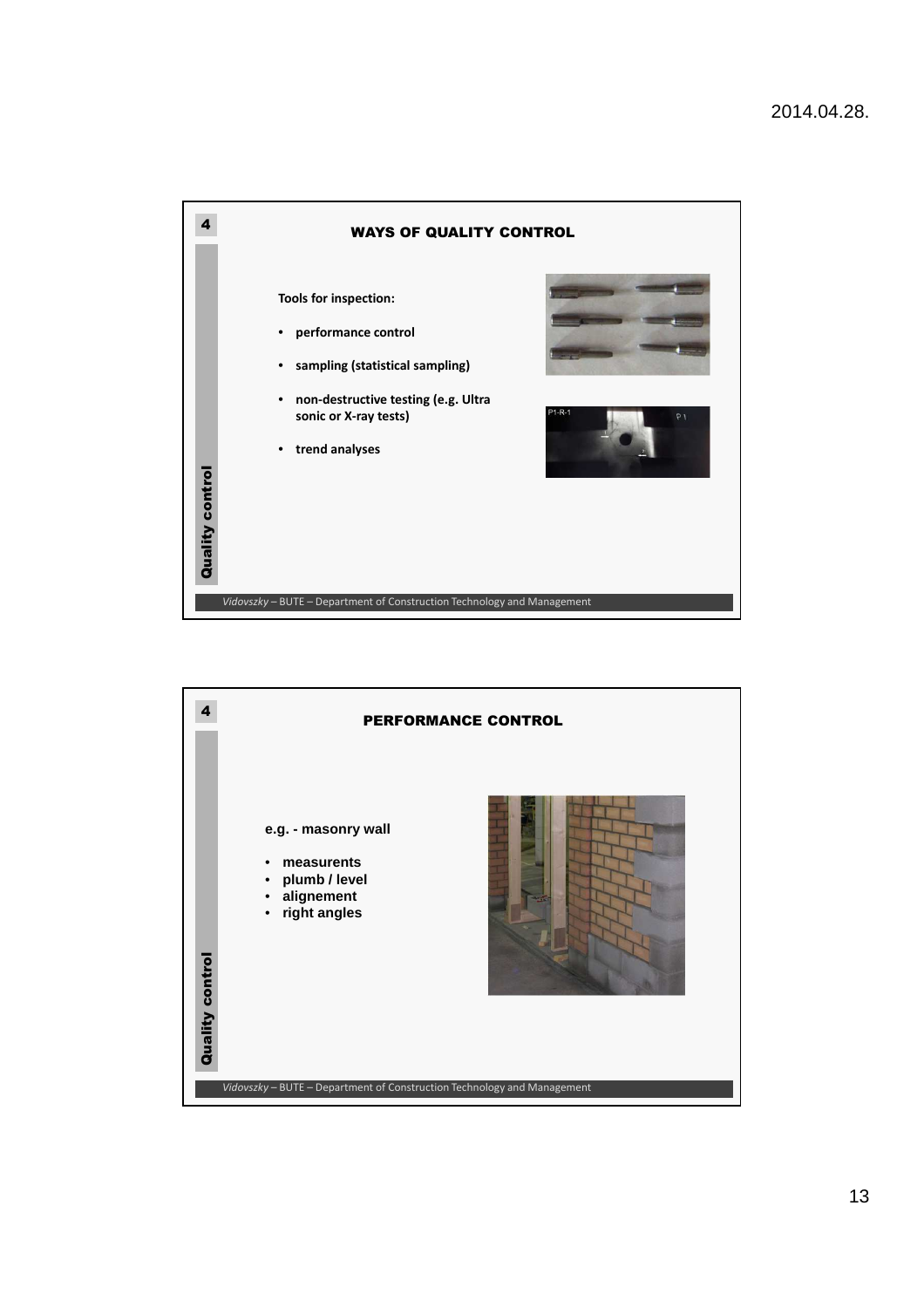